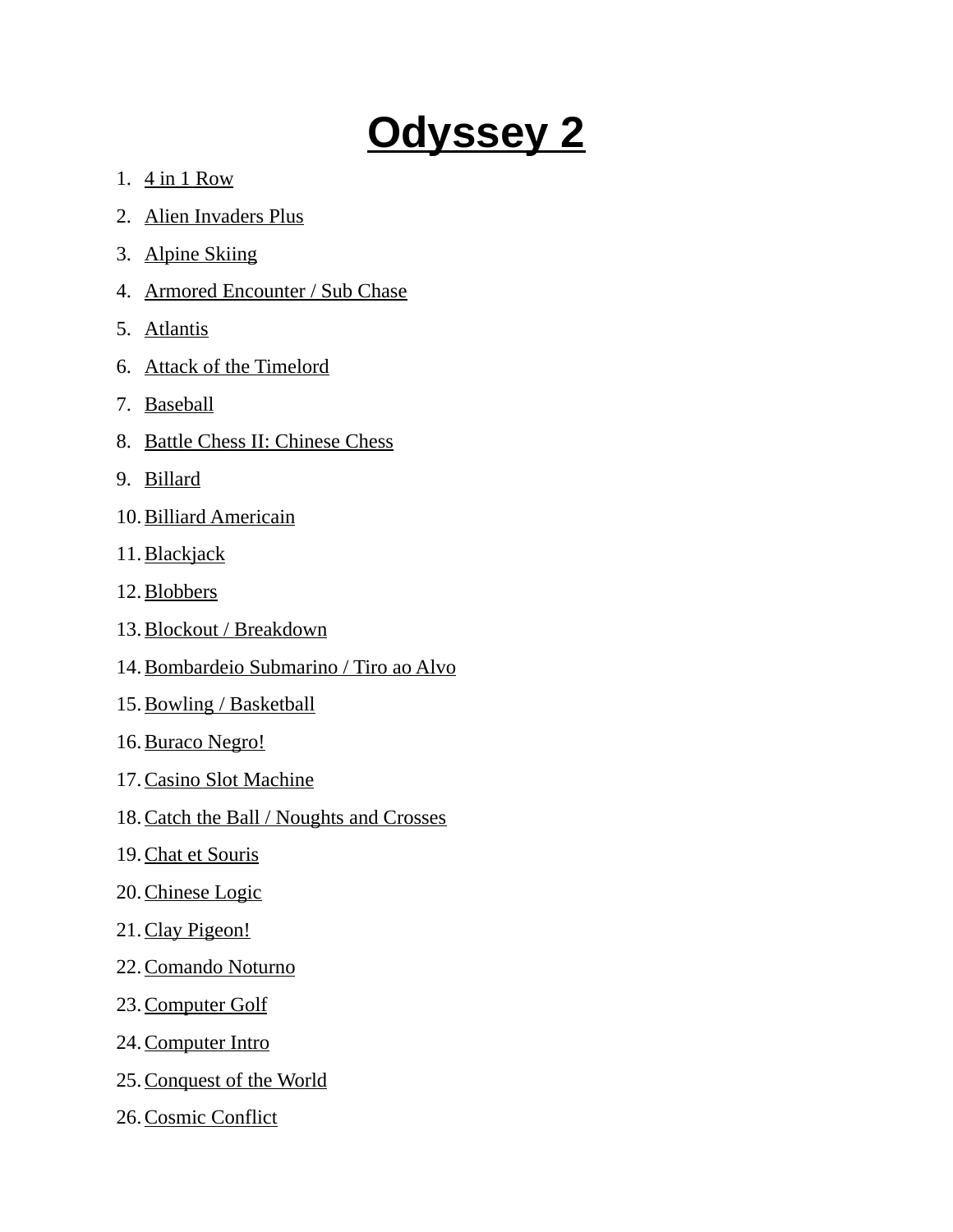- 27. Dan Laser
- 28. Demon Attack
- 29. Depth Charge / Marksman
- 30. Dynasty
- 31. Electronic Table Soccer
- 32. Fallout: New Vegas
- 33. Freedom Fighters
- 34. Frogger
- 35. Great Wall Street Fortune Hunt
- 36. Gunfighter
- 37. Hockey / Soccer
- 38. I've Got Your Number
- 39. Interpol
- 40. Invaders from Hyperspace
- 41. Jumping Acrobats
- 42. K.C. Munchkin
- 43. K.C.'s Krazy Chase
- 44. Keyboard Creations
- 45. Killer Bees
- 46. Kinder im Verkehr 1
- 47. La Quete des Anneaux (France)
- 48. Labyrinth Game / Supermind
- 49. Las Vegas Blackjack
- 50. Loony Balloon
- 51. Martian Threat
- 52. Matchmaker / Buzzword / Logix
- 53. Math-A-Magic / Echo
- 54. Mission: Impossible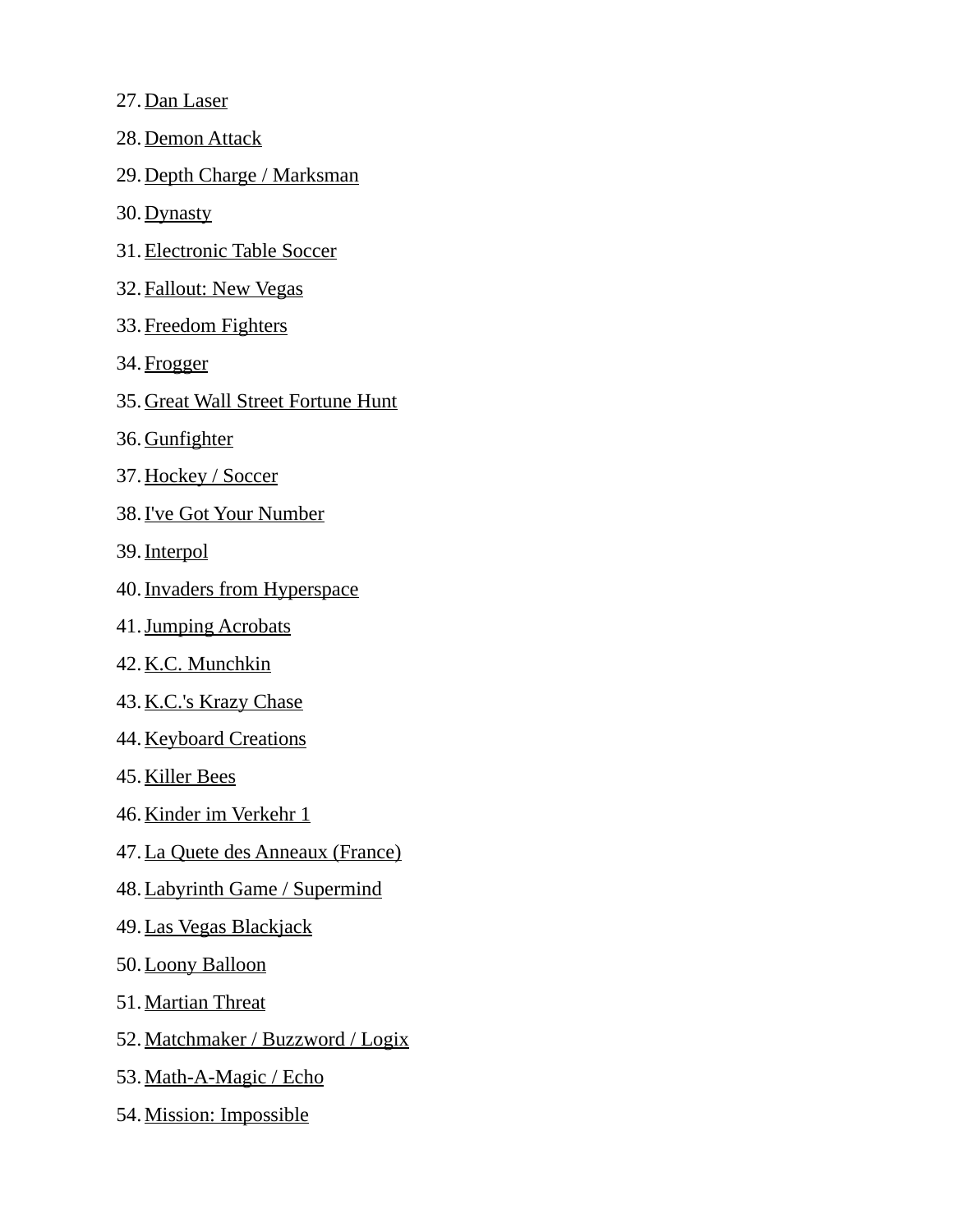- 55. Monkeyshines
- 56. Morse
- 57. Musician
- 58. NFL Football
- 59. NHL Hockey 98
- 60. Neutron Star
- 61. Newscaster
- 62. Nightfighter (Europe) (Proto)
- 63. Nightmare Ned
- 64. Nimble Numbers Ned
- 65. Out of this World / Helicopter Rescue
- 66. P.T. Barnum's Acrobats
- 67. Pachinko GP
- 68. Pairs / Space Rendezvous / Logic
- 69. Pick Axe Pete
- 70. Playtag
- 71. Pocket Billiards
- 72. Popeye
- 73. Power Lords
- 74. Prendre l'Argent et Fuir
- 75. Q\*bert
- 76. Red Baron
- 77. Robot City
- 78. SID the Spellbinder
- 79. Satellite Attack
- 80. Secret of the Pharaohs
- 81. Shark Hunter
- 82. Showdown in 2100 AD